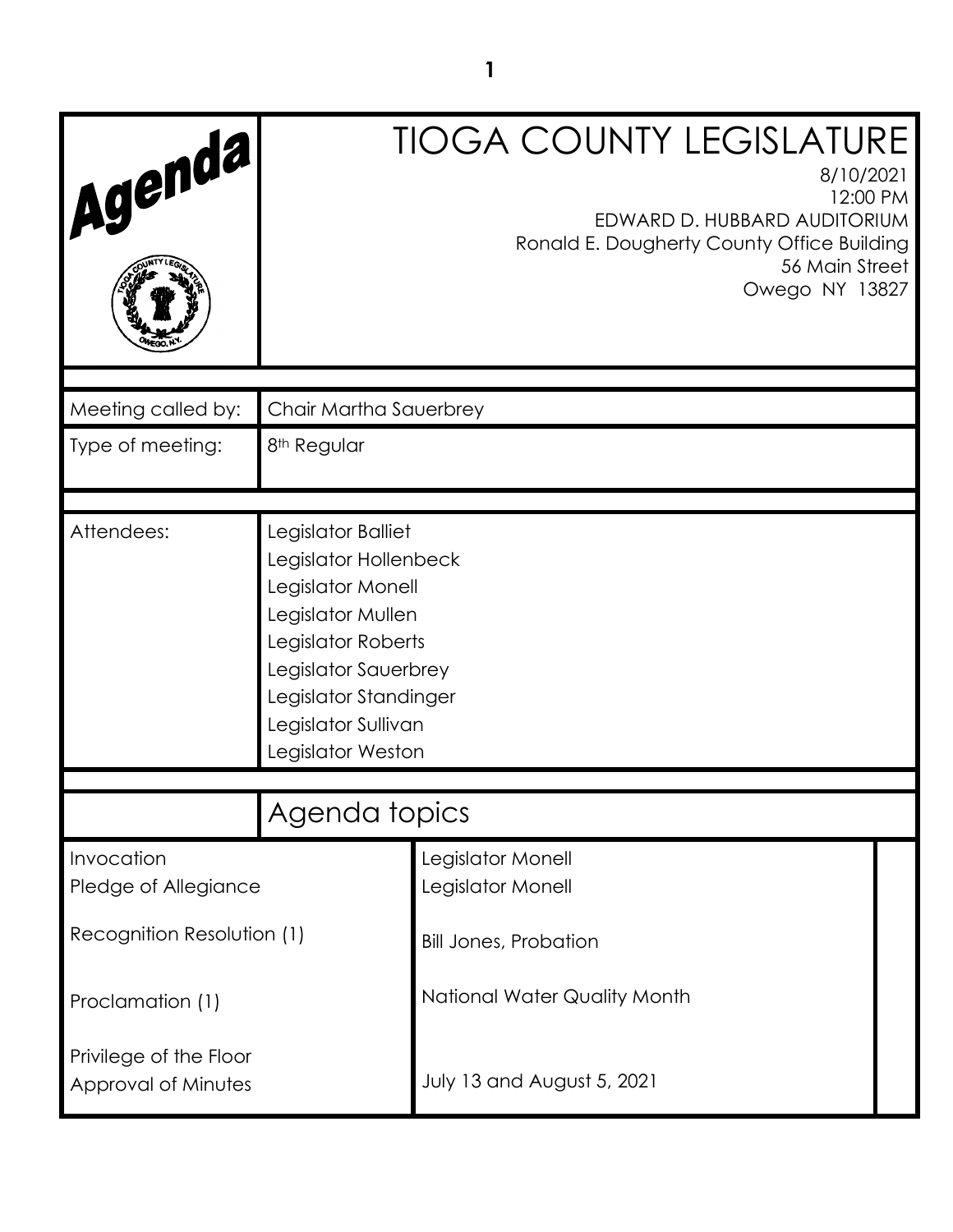| Petitions, Communications & Notices<br>Appointments/Reappointments<br><b>Reports Standing Committees</b> |                |                                                                                                                                                                                                                                                                                                                                                                                                                                                                                                                                                                                                                                                                                                                                                                                                                                                                                                                                                                                                                                                              |  |
|----------------------------------------------------------------------------------------------------------|----------------|--------------------------------------------------------------------------------------------------------------------------------------------------------------------------------------------------------------------------------------------------------------------------------------------------------------------------------------------------------------------------------------------------------------------------------------------------------------------------------------------------------------------------------------------------------------------------------------------------------------------------------------------------------------------------------------------------------------------------------------------------------------------------------------------------------------------------------------------------------------------------------------------------------------------------------------------------------------------------------------------------------------------------------------------------------------|--|
| <b>RESOLUTIONS:</b>                                                                                      | Reserve Budget | 1. Resolution Reappointing Member to Community Services Board<br>2. Approve Alternatives to Incarceration 2021-2022 Service Plan<br>3. Approve Funding 2021 Youth Bureau Program Funding<br>4. Award Bid for East River Drive Pavement Overlay<br>5. Award Bid for Oak Hill Road Pavement Overlay<br>6. Authorize Acceptance of Hazardous Materials Emergency<br>Preparedness Grant (HMEP20 HE20-1000-E00), Appropriation of<br>Funds & Modify 2021 Budget - Emergency Management<br>7. Authorize Grant Application, Appropriation of Funds and Amend<br>2021 Budget - Mental Hygiene<br>8. Amend 2021 Budget & Authorize Appropriation of Funds from FMAS<br>9. Amend Resolution 173-21 to Establish ARPA Payroll Stipend Budget<br>10. Authorize Appointment: Chief Information Officer<br>11. Authorize Appointment of Director of Assets and Records<br>Management - County Clerk<br>12. Create and Fill Seasonal Social Welfare Examiner Position and<br>Seasonal Office Specialist I Positions for the HEAP Program -<br>Department of Social Services |  |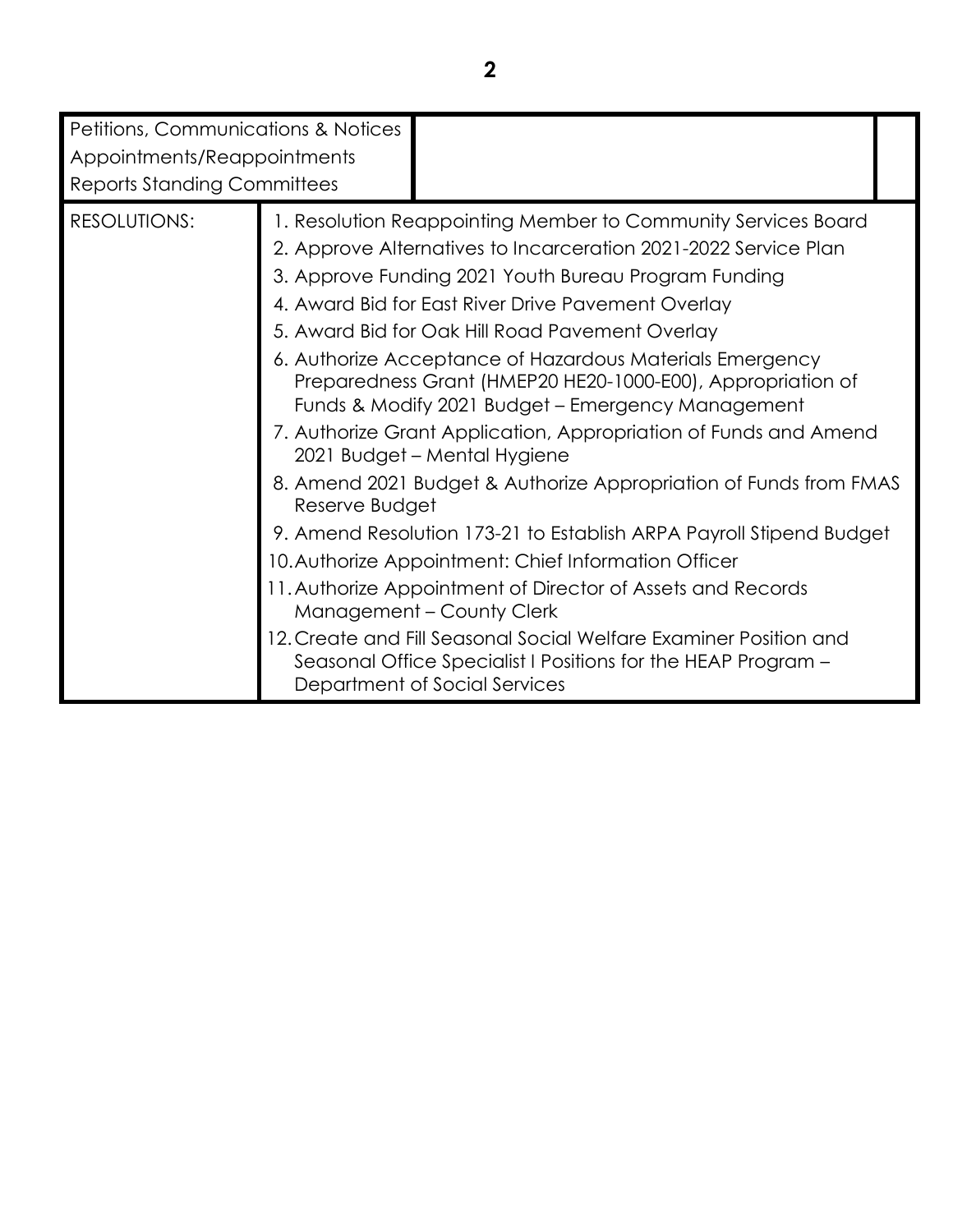### RESOLUTION NO. -21 RESOLUTION RECOGNIZING BILL JONES' 20 YEARS OF DEDICATED SERVICE TO TIOGA COUNTY

WHEREAS: Bill Jones began his employment with Tioga County on August 6, 2001 as a Probation Officer at Tioga County Probation Department. On November 17, 2014, Bill was promoted to Probation Officer 2/Sr. Probation Officer which is the position he will retire from; and

WHEREAS: Bill Jones has been a dedicated and loyal employee in the performance of his duties and responsibilities during the past 20 years; and

WHEREAS: Bill Jones will retire on August 31, 2021; therefore be it

RESOLVED: That the Tioga County Legislature, on its own behalf, as well as on behalf of the citizens of Tioga County, express sincere gratitude to Bill Jones for his twenty years of dedicated and loyal service to the Tioga County Probation Department and its most vulnerable citizens; and be it further

RESOLVED: That this resolution be spread upon the minutes of this meeting and a certified copy be presented to this loyal, dedicated and outstanding employee, Bill Jones.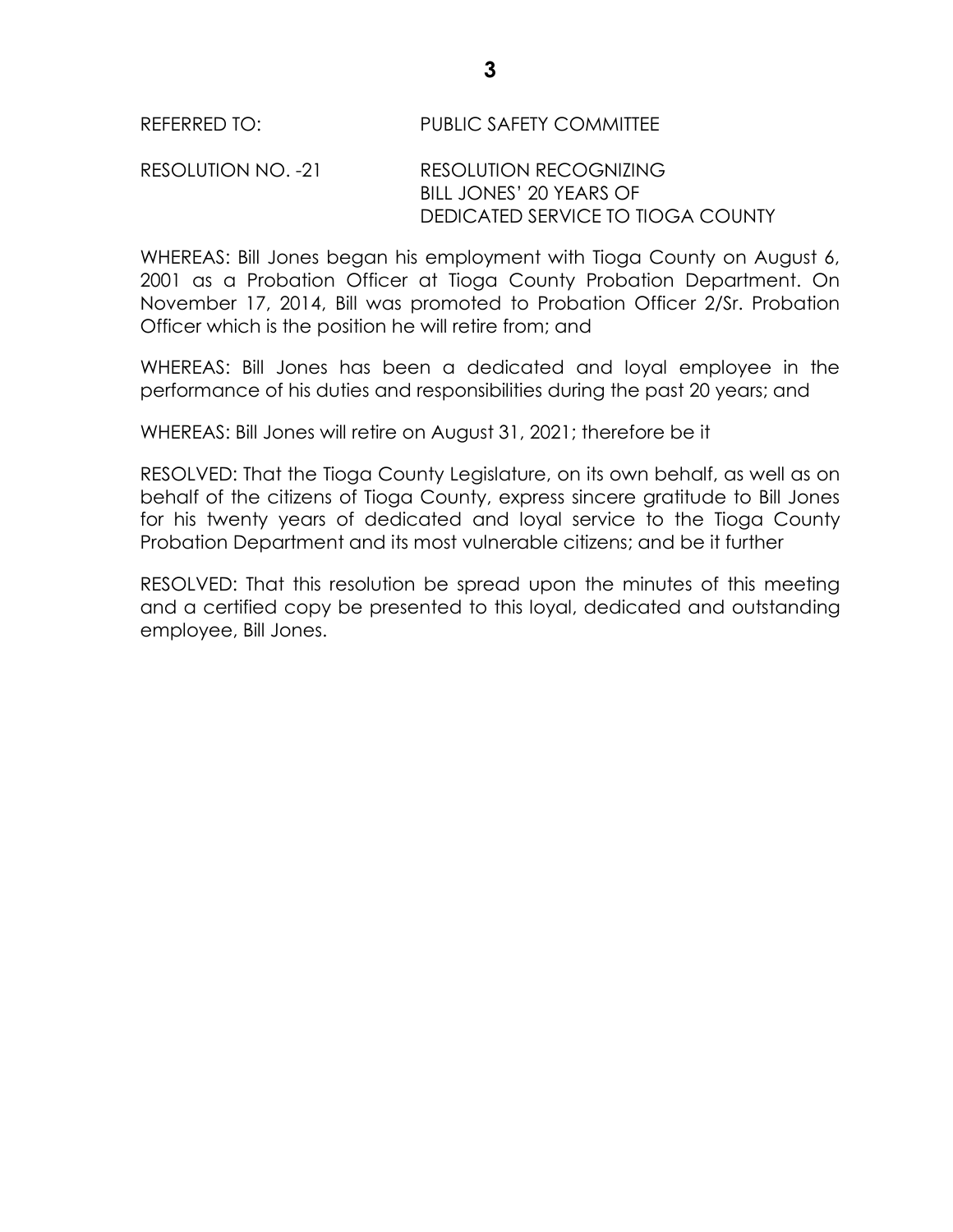#### **County of Tioga EXECUTIVE PROCLAMATION**

WHEREAS: National Water Quality Month is dedicated to protecting bodies of clean water such as lakes, rivers, groundwater, aquifers, and streams and reminds us how important these water sources are to all inhabitants of these ecosystems; and

WHEREAS: Virtually everything on our planet relies on clean water; and WHEREAS: Clean water is essential to our health, agricultural needs, and our environment; and

WHEREAS: Even though water makes up 70% of the Earth's surface, only around 3% of the water supply is freshwater with 1% of which is easily accessible; and

WHEREAS: The major sources of freshwater pollution are from dumping industrial wastes, agricultural runoffs, leakage of untreated sewage, and chemicals from products used at home; and

WHEREAS: 99% of our drinking water in Tioga County comes from aquifers, and conserving these natural water sources is essential to keeping our community healthy to ensure safe drinking water for generations to come; therefore

THE TIOGA COUNTY LEGISLATURE does hereby proclaim the month of August 2021 as

### **NATIONAL WATER QUALITY MONTH**

and reminds our communities that Tioga County Public Health protects our natural water source by inspecting public and private water supplies on an annual basis, by monitoring safety plans, monitoring water for contaminates, and by inspecting for public health hazards to ensure that your water is safe to consume.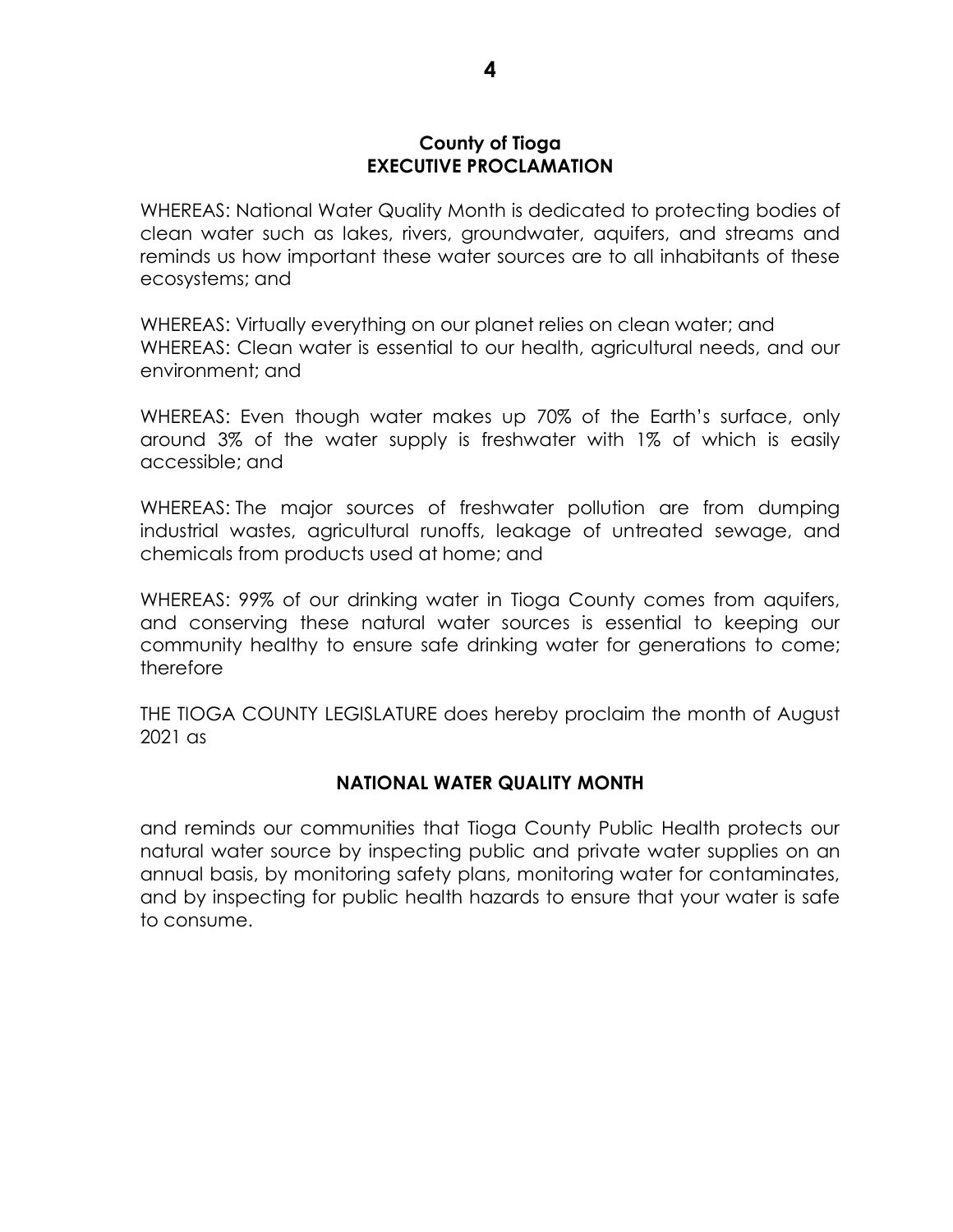REFERRED TO: HEALTH & HUMAN SERVICES COMMITTEE

RESOLUTION NO. -21 RESOLUTION REAPPOINTING MEMBER TO COMMUNITY SERVICES BOARD

WHEREAS: Robert Williams' appointment to the Community Services Board expired on March 31, 2021; and

WHEREAS: The Community Services Board has recommended Robert Williams' reappointment; and

WHEREAS: Section Article 41.11 (d) of the Mental Hygiene Law allows counties to determine the length of term of Community Services Board members; therefore be it

RESOLVED: That Robert Williams be reappointed to the Community Services Board for term starting April 1, 2021 and ending March 31, 2025.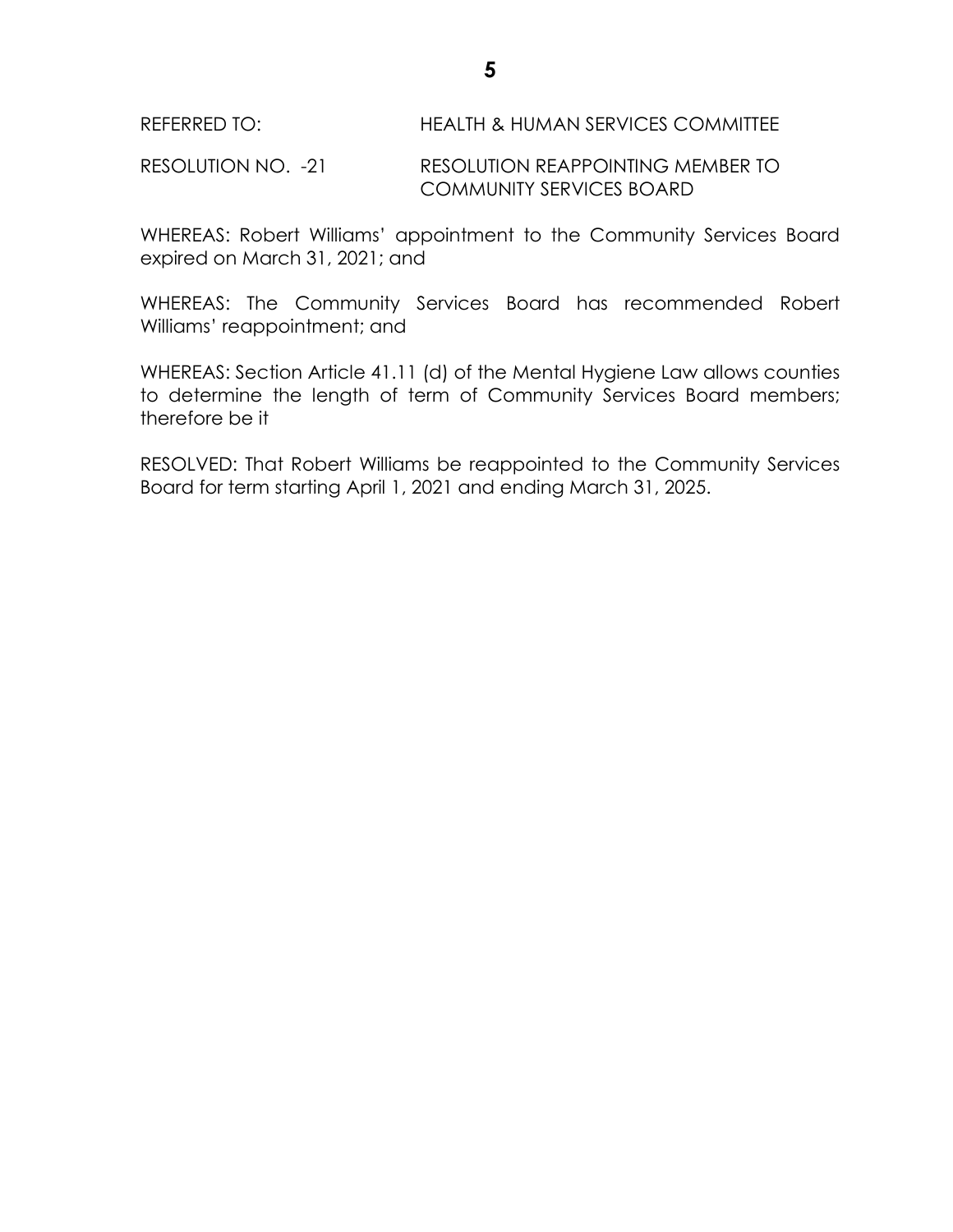RESOLUTION NO. -21 APPROVE ALTERNATIVES TO INCARCERATION 2021-2022 SERVICE PLAN

WHEREAS: The Alternatives to Incarceration Service Plan for 2021-2022 was presented to the Alternatives to Incarceration Board via electronic mailing on July 27, 2021; and

WHEREAS: The Alternatives to Incarceration Programs in Tioga County for PreTrial Release and Community Service have a long standing tradition of being an effective tool to reduce the amount of inmates in the Tioga County Jail; the ATI Board approves the plan, the Tioga County Legislature will also support it; therefore be it

RESOLVED: That the Tioga County Legislature approves the Alternatives to Incarceration Service Plan for the time period of 7/1/2021 to 6/30/2022 and submit same to the NYS Division of Criminal Justice Services and Office of Probation and Correctional Alternatives to continue state-grant funding for Pre-Trial Release, Community Service, and Specialized Treatment.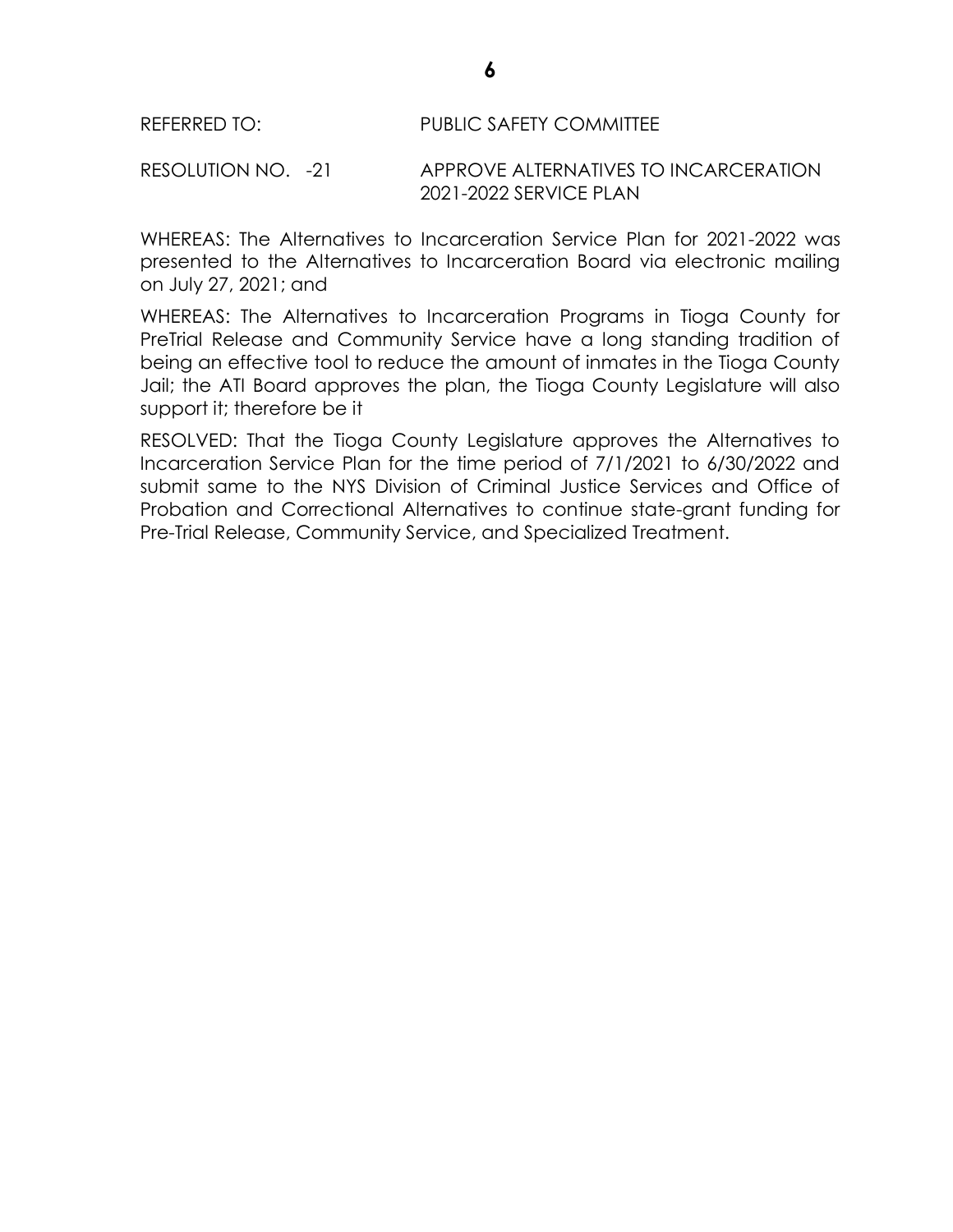RESOLUTION NO. - 21 APPROVE FUNDING 2021 YOUTH BUREAU PROGRAM FUNDING

WHEREAS: The Tioga County Legislature approves Youth Bureau program funding which is 100% reimbursable from the New York State Office of Children and Family Services; and

WHEREAS: The Tioga County Youth Board has reviewed 2021 applications for funding which are consistent with guidelines previously presented to the Legislative Committee; therefore be it

RESOLVED: That the following programs recommended by the Tioga County Youth Board for program year 2021 be approved by the Tioga County Legislature in the amounts indicated:

| Cornell Cooperative Extension 4H Summer Youth Enrichment | \$5,700 |
|----------------------------------------------------------|---------|
| Big Brothers Big Sisters of the Twin Tiers               | \$3,000 |
| Northern Tioga Joint Summer Rec Program                  | \$4,600 |
| Cornell Cooperative Extension Family Resource Center     | \$5,000 |
| Spencer Van-Etten Schools PAVE                           | \$2,000 |
| Tioga Central Schools Summer Rec                         | \$8,000 |
| Village of Waverly Summer Rec                            | \$6,300 |
| Kali's Klub House 7 Keys to Success                      | \$4,800 |
| Town of Owego Waterman Rec Camp                          | \$2,700 |
| Catholic Charities YESS Program                          | \$4,500 |
|                                                          |         |

| <b>Total Allocations</b> | \$46,600 |
|--------------------------|----------|
|                          |          |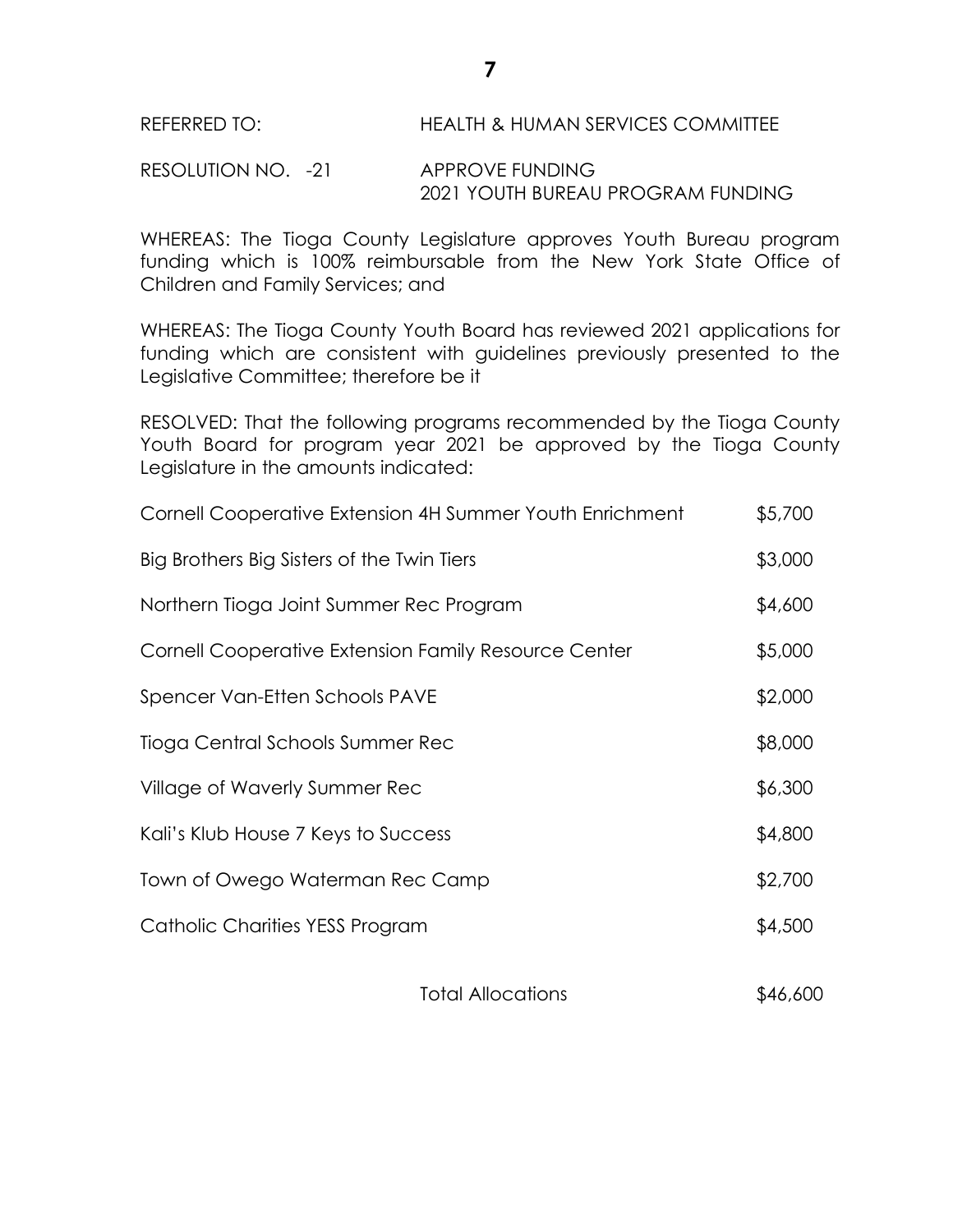| REFERRED TO: | <b>PUBLIC WORKS COMMITTEE</b> |
|--------------|-------------------------------|
|              |                               |

RESOLUTION NO. -21 AWARD BID FOR EAST RIVER DRIVE PAVEMENT OVERLAY

WHEREAS: The Commissioner of Public Works budgeted for this project; and

WHEREAS: On July 13, 2021, the Department of Public Works received sealed bids from the following contractors:

| <b>Broome Bituminous Products, Vestal NY</b>   | \$443,800.00 |
|------------------------------------------------|--------------|
| Dalrymple Gravel and Contracting, Pine City NY | \$454,425.00 |
| Elmira Road Materials, Binghamton NY           | \$464,745.00 |
| Lancaster Development, Richmondville NY        | \$500,669.67 |

Therefore be it

RESOLVED: That the Tioga County Legislature award the bid to the low bidder, Broome Bituminous Products, Vestal NY not to exceed \$443,800.00 to be paid out of East River Drive Paving Account H5110.540001.H2103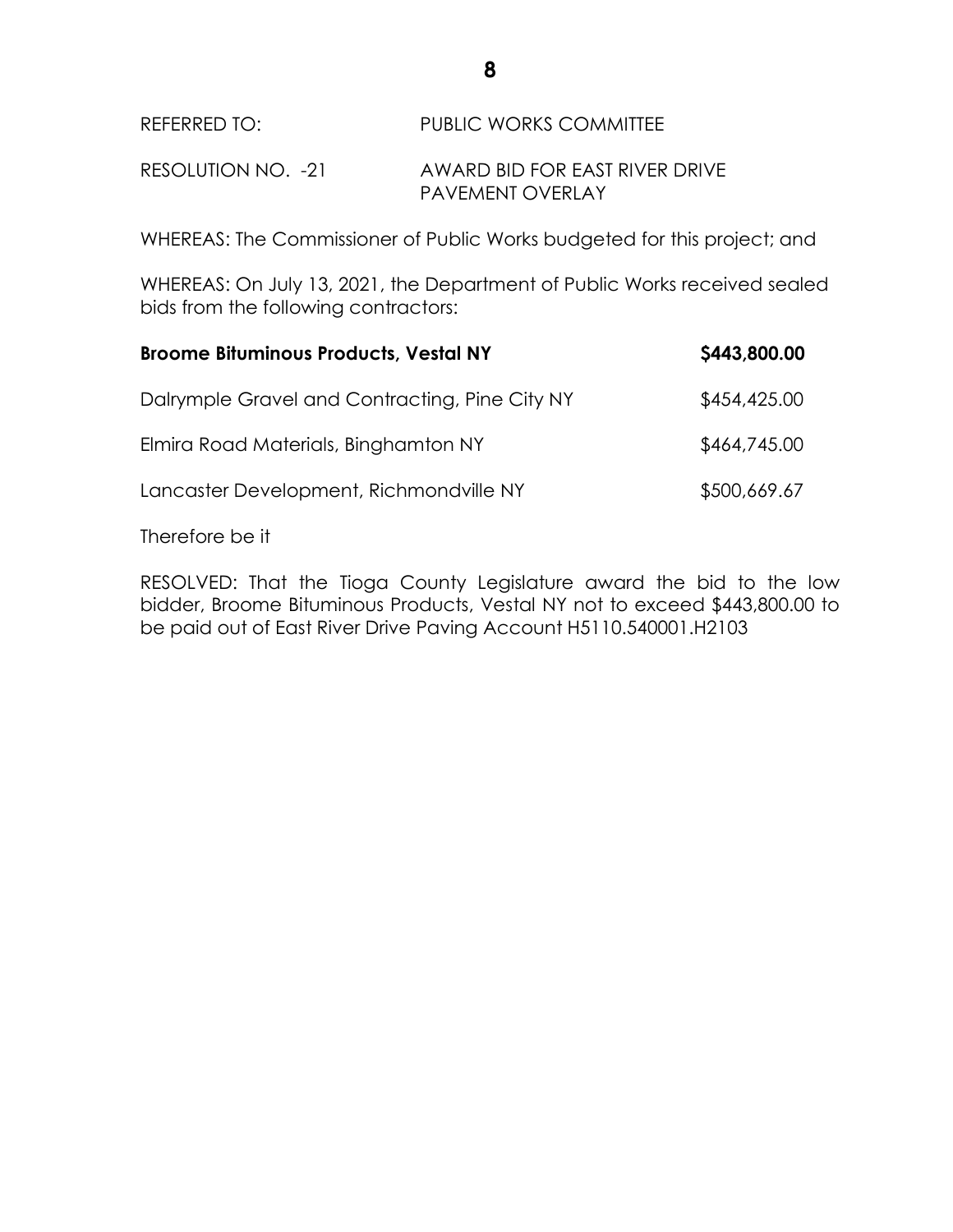# REFERRED TO: PUBLIC WORKS COMMITTEE

RESOLUTION NO. -21 AWARD BID FOR OAK HILL ROAD PAVEMENT OVERLAY

WHEREAS: The Commissioner of Public Works budgeted for this project; and

WHEREAS: On July 20, 2021, the Department of Public Works received sealed bids from the following contractors:

| <b>Broome Bituminous Products, Vestal NY</b>   | \$1,029,760.00 |
|------------------------------------------------|----------------|
| Dalrymple Gravel and Contracting, Pine City NY | \$1,052,625.00 |
| Elmira Road Materials, Binghamton NY           | \$1,065,749.00 |
| Lancaster Development, Richmondville NY        | \$1,209,068.64 |

Therefore be it

RESOLVED: That the Tioga County Legislature award the bid to the low bidder, Broome Bituminous Products, Vestal NY not to exceed \$1,029,760.00 to be paid out of Oak Hill Road Paving Account H5110.540001.H2002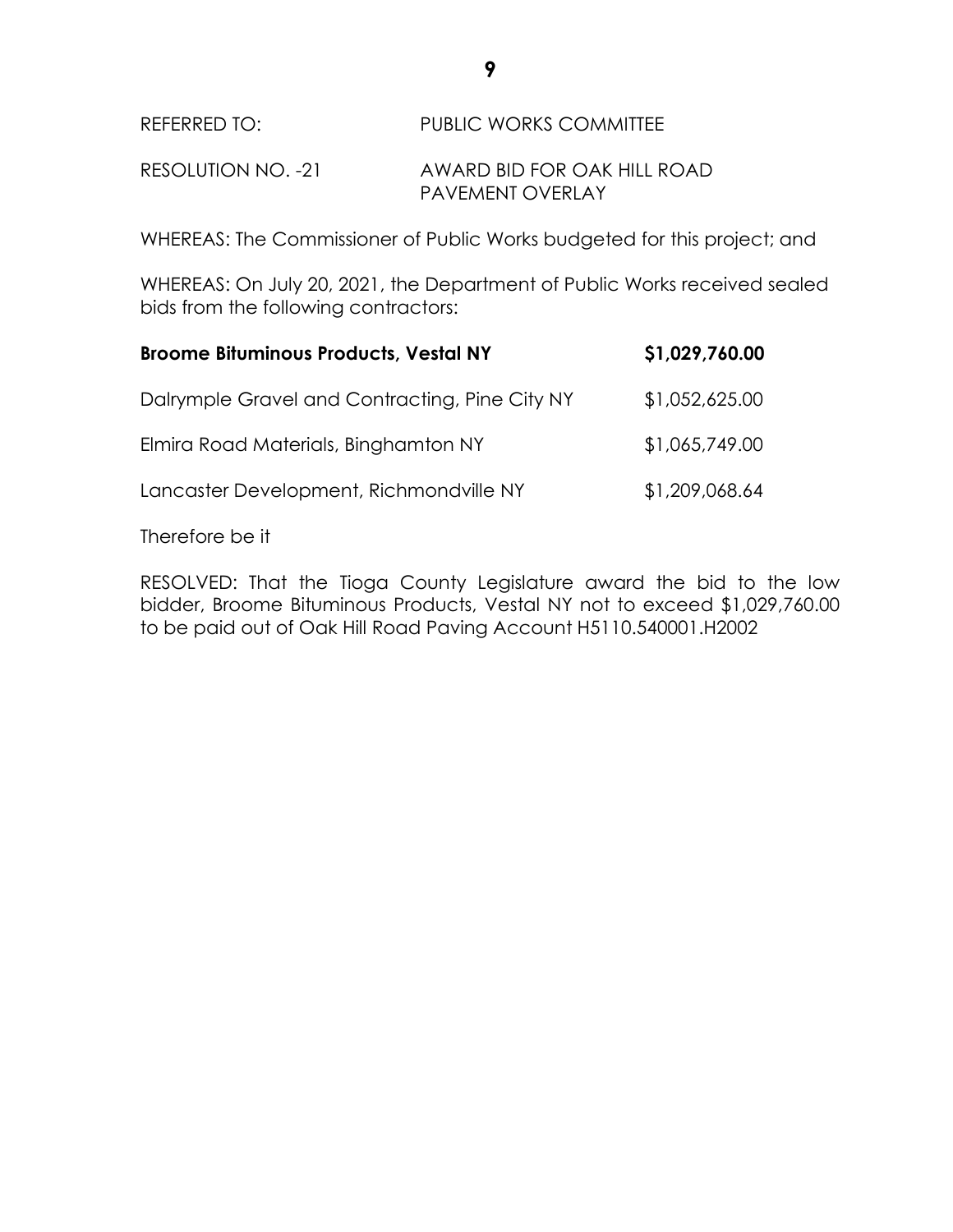| REFERRED TO: | PUBLIC SAFETY COMMITTEE  |
|--------------|--------------------------|
|              | <b>FINANCE COMMITTEE</b> |

RESOLUTION NO. -21 AUTHORIZE ACCEPTANCE OF HAZARDOUS MATERIALS EMERGENCY PREPAREDNESS GRANT (HMEP20 HE20-1000-E00) APPROPRIATION OF FUNDS & MODIFY 2021 BUDGET EMERGENCY MANAGEMENT

WHEREAS: The Office of Emergency Services applied for and was awarded a Homeland Security and Emergency Services (DHSES) grant of \$6,465, in which 20% (\$1,293) will be appropriated directly from the County fund balance; and

WHEREAS: This funding must be accepted and appropriated; therefore be it

RESOLVED: That the Tioga County Legislature authorize the acceptance of this award; and be it further

RESOLVED: That the 2021 budget be modified and funds be appropriated to the following accounts:

|     | FROM: A3360.433567 HME20 DHSES State Aid | \$5,172 |
|-----|------------------------------------------|---------|
| TO: | A3360.540140 HME20 Contracting Services  | \$6,465 |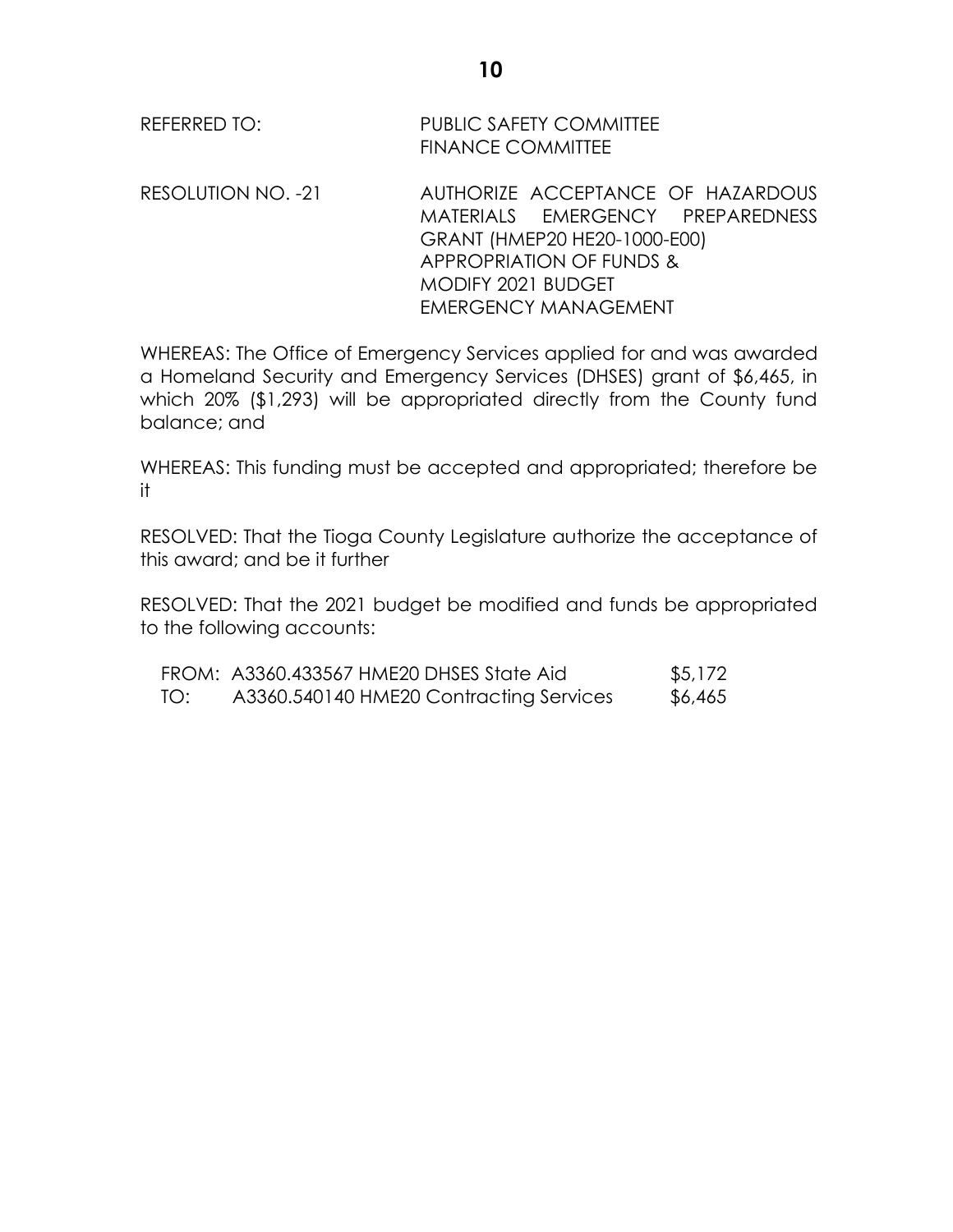| REFERRED TO: | <b>HEALTH &amp; HUMAN SERVICES COMMITTEE</b> |
|--------------|----------------------------------------------|
|              | <b>FINANCE COMMITTEE</b>                     |

RESOLUTION NO. -21 AUTHORIZE GRANT APPLICATION APPROPRIATION OF FUNDS AND AMEND 2021 BUDGET MENTAL HYGIENE

WHEREAS: The Office of National Drug Control Policy (ONDCP) and the Centers for Disease Control and Prevention (CDC) have partnered in an effort to reduce substance abuse among youth; and

WHEREAS: Tioga County Mental Hygiene is seeking authorization to apply for and receive Federal Funding of this Comprehensive Addiction and Recovery Act (CARA) Grant in partnership with Trinity CASA, Tioga County Alcohol and Substance Abuse Prevention (TC ASAP) Community Coalition; and

WHEREAS: Tioga County Mental Hygiene has been awarded said grant and the said funds need to be appropriated; and

WHEREAS: The Department deems it to be in the best interest of the community and youth of Tioga County to accept this grant funding; and

WHEREAS: The grant will be awarded annually from 7/01/2021 through 6/30/2026 and this funding is designated for specific program deliverables; and

WHEREAS: Appropriation of Funds requires Legislative approval; therefore be it

RESOLVED: That the grant funds be appropriated and the 2021 budget be amended as follows:

|     | From: A4210.444863.CARA | Federal Aid CARA Grant | \$50,000 |
|-----|-------------------------|------------------------|----------|
| To: | A4210.540590.CARA       | Services Rendered      | \$50,000 |

And be it further

RESOLVED: That available funds on 12/31 of the original \$50,000 will be carried forward into the New Year.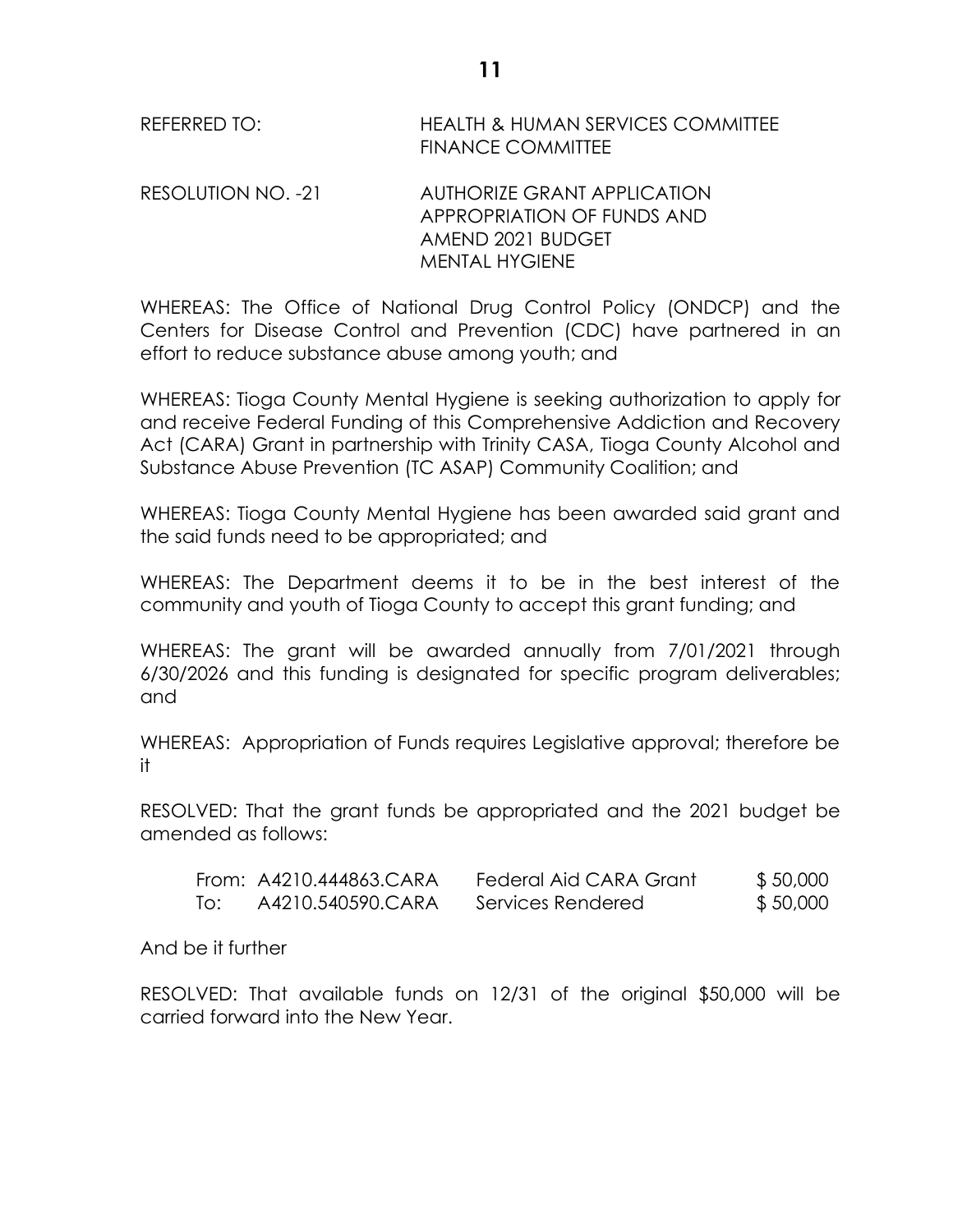| REFERRED TO:       | INFORMATION TECHNOLOGY COMMITTEE<br><b>FINANCE/ LEGAL COMMITTEE</b> |
|--------------------|---------------------------------------------------------------------|
| RESOLUTION NO. -21 | AMEND 2021 BUDGET & AUTHORIZE                                       |

WHEREAS: Tioga County established a Financial Management Accounting System (FMAS) Capital Reserve Account; and

FMAS RESERVE BUDGET

APPROPRIATION OF FUNDS FROM

WHEREAS: There is a need to correct the user access control permissions within Tyler Content Management Enterprise to enable the County to make best use of all of the available features; and

WHEREAS: The cost to complete the updates is \$2,960.00; and

WHEREAS: Legislative Approval is needed to modify the 2021 Budget; and

WHEREAS: Costs for the additional implementation should be reimbursed through the Financial Management Accounting System (FMAS) Capital Reserve Account H 387808 which requires appropriating funds from the reserve as well as Legislative approval; therefore be it

RESOLVED: That the additional costs be funded and the Treasurer's Capital Account be modified as follows:

| FROM: H 387808 Financial Mamt System Reserve | \$2,960.00 |
|----------------------------------------------|------------|
| TO: H1325-520620 Software Expense            | \$2,960.00 |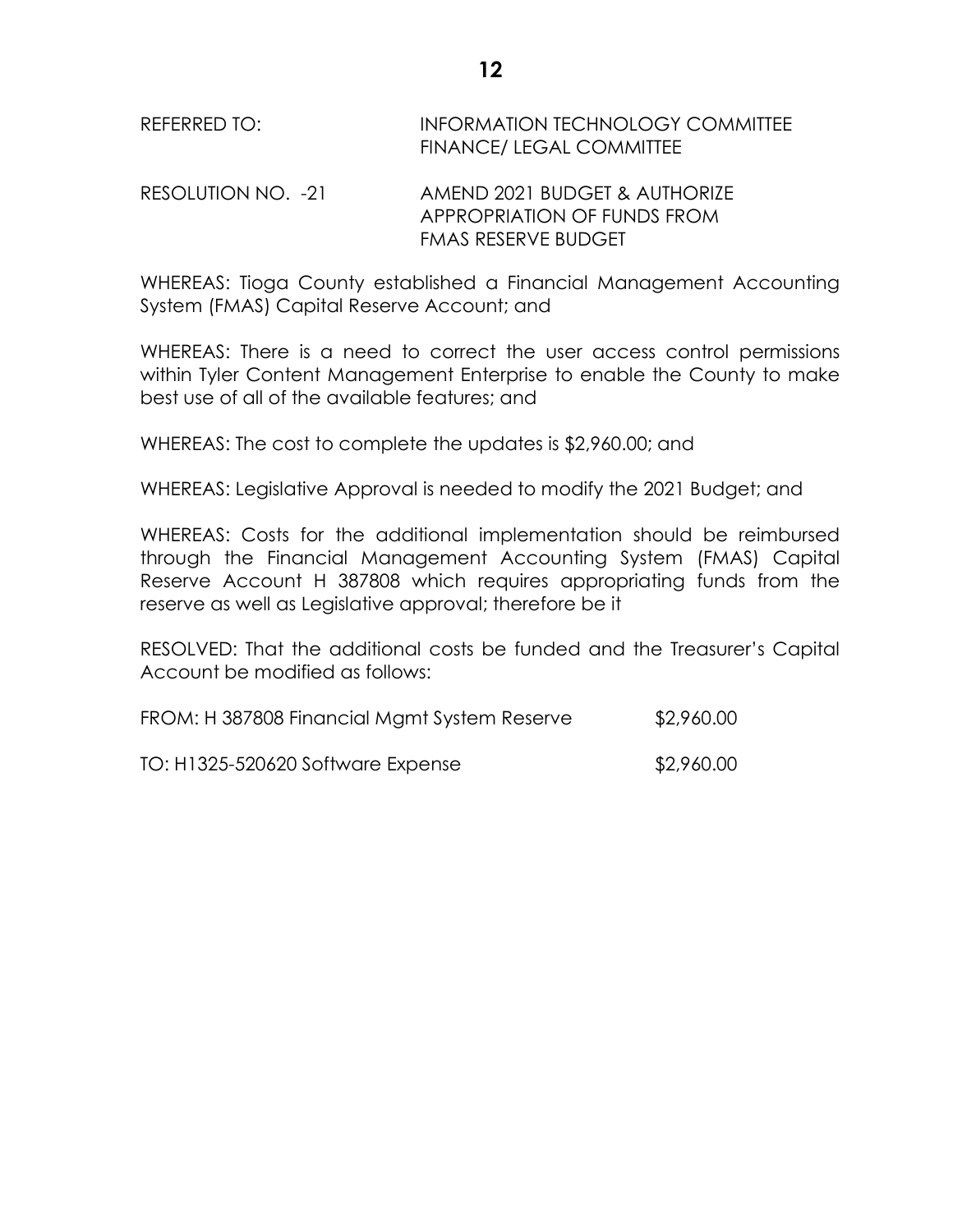### REFERRED TO: LEGAL/FINANCE COMMITTEE

RESOLUTION NO. -21 AMEND RESOLUTION 173-21 TO ESTABLISH ARPA PAYROLL STIPEND BUDGET

WHEREAS: Tioga County was the recipient of State and Local Fiscal Recovery Funds through the American Rescue Plan Act (ARPA) that was signed into law on March 11, 2021 by President Biden; and

WHEREAS: Resolution 173-21 assigned Jackson Bailey, Tioga County Budget Officer, to perform management functions, oversight and monitoring on the services provided by Bonadio Group and shall receive additional compensation in the amount of \$5,000 annually, to be paid via his bi-weekly payroll checks, effective July 19, 2021; and

WHEREAS: Establishing a budget is needed for the payroll process and amending of Budget requires Legislative approval; therefore be it

RESOLVED: That the following budget line is created and funded as follows:

From: A1340-510050-M7674 Budget: All Other –ARPA FUNDS \$17,116.00

And be it further

RESOLVED: That unspent funds be carried forward annually until 12/31/2024 to coincide with the Bonadio contract.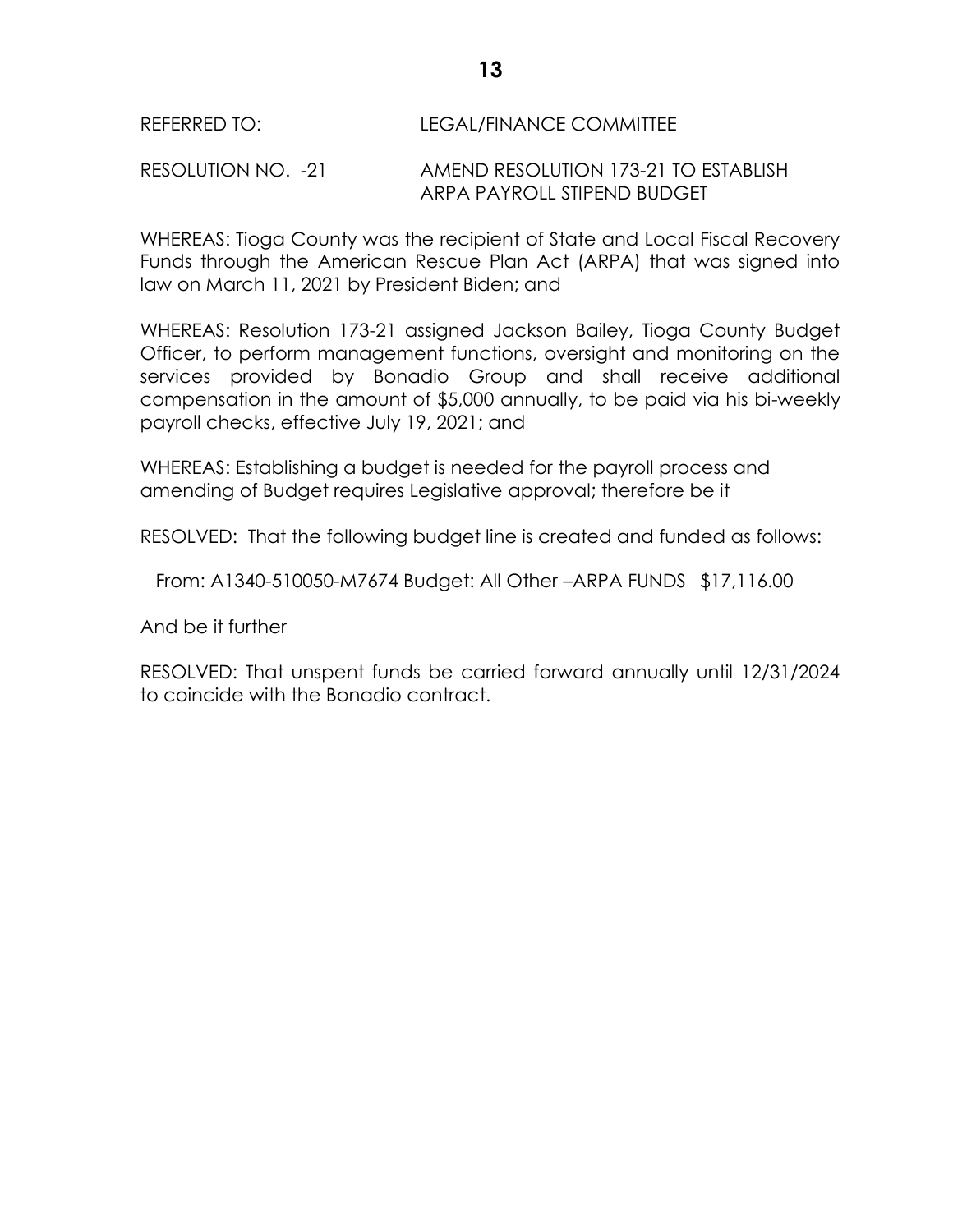## REFERRED TO: **INFORMATION TECHNOLOGY** PERSONNEL COMMITTEE

RESOLUTION NO. -21 AUTHORIZE APPOINTMENT: CHIEF INFORMATION OFFICER

WHEREAS: Legislative approval is required for any appointment to a nonunion position within Tioga County; and

WHEREAS: The position of Chief Information Officer (\$80,529 – 90,529 Nonunion) has been vacant since August 6, 2021, due to a prior announced resignation; and

WHEREAS: A committee was formed to recruit for a replacement and after interviewing a number of candidates, the committee has identified a wellqualified candidate; therefore be it

RESOLVED: That the Tioga County Legislature appoints Jeremy Loveland to the title of Chief Information Officer at an annual salary of \$87,900.00 effective August 16, 2021.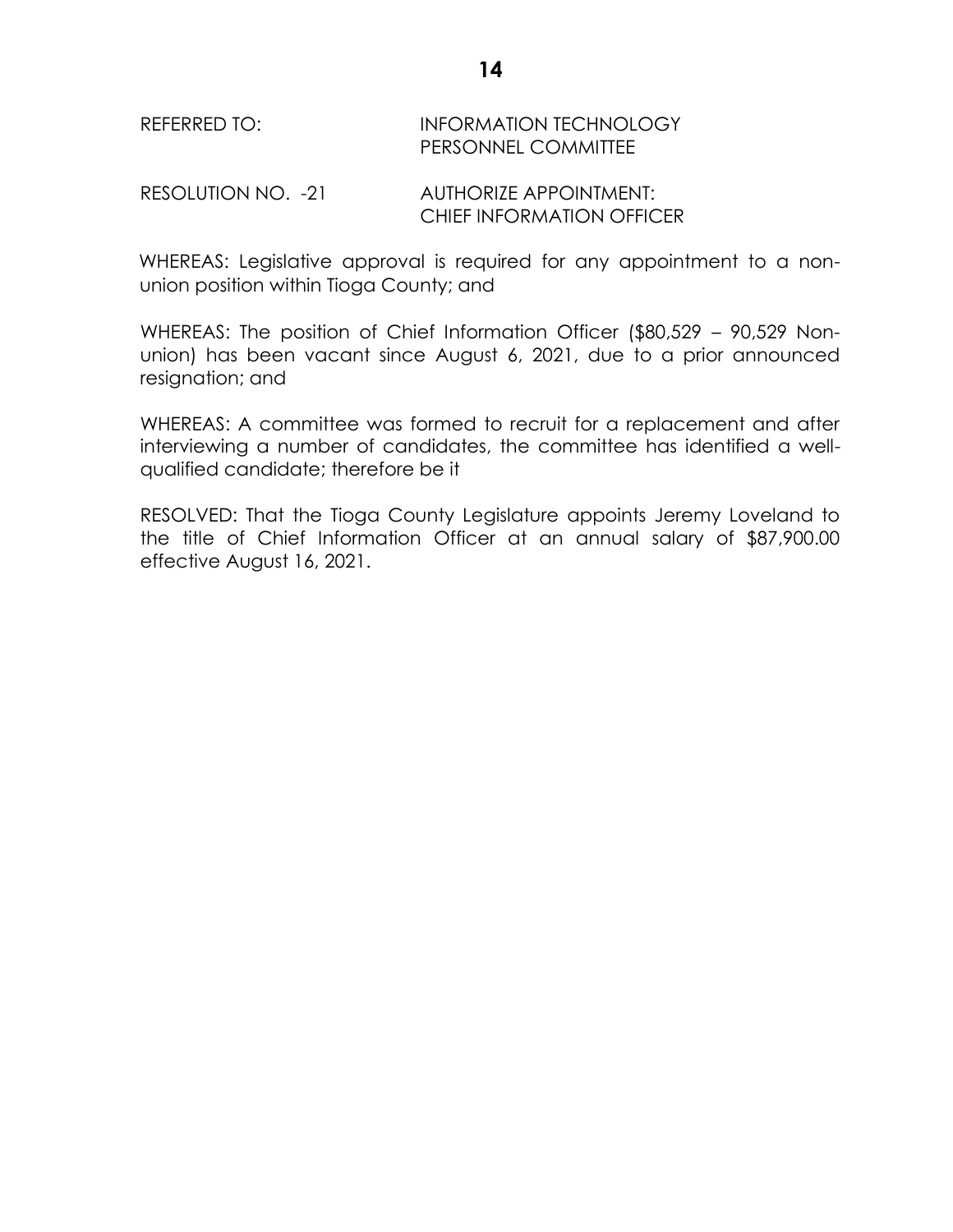| REFERRED TO:       | ADMINISTRATIVE SERVICES COMMITTEE<br>PERSONNEL COMMITTEE              |
|--------------------|-----------------------------------------------------------------------|
| RESOLUTION NO. -21 | AUTHORIZE APPOINTMENT OF DIRECTOR OF<br>ASSETS AND RECORDS MANAGEMENT |

WHEREAS: Legislative approval is required for any appointment to a nonunion position within Tioga County; and

COUNTY CLERK

WHEREAS: Resolution 61-21 authorized creation of the position Director of Assets and Records Management (Non-union \$31,869 - \$41,869) within the County Clerk's Office; and

WHEREAS: Following recruitment efforts, the Tioga County Clerk has identified a well-qualified candidate which she would like to appoint to said title; therefore be it

RESOLVED: That the Tioga County Clerk is authorized to provisionally appoint Tracy Savard as Director of Assets and Records Management at an annual salary of \$40,000 effective August 30, 2021, pending successful completion of civil service examination requirements.